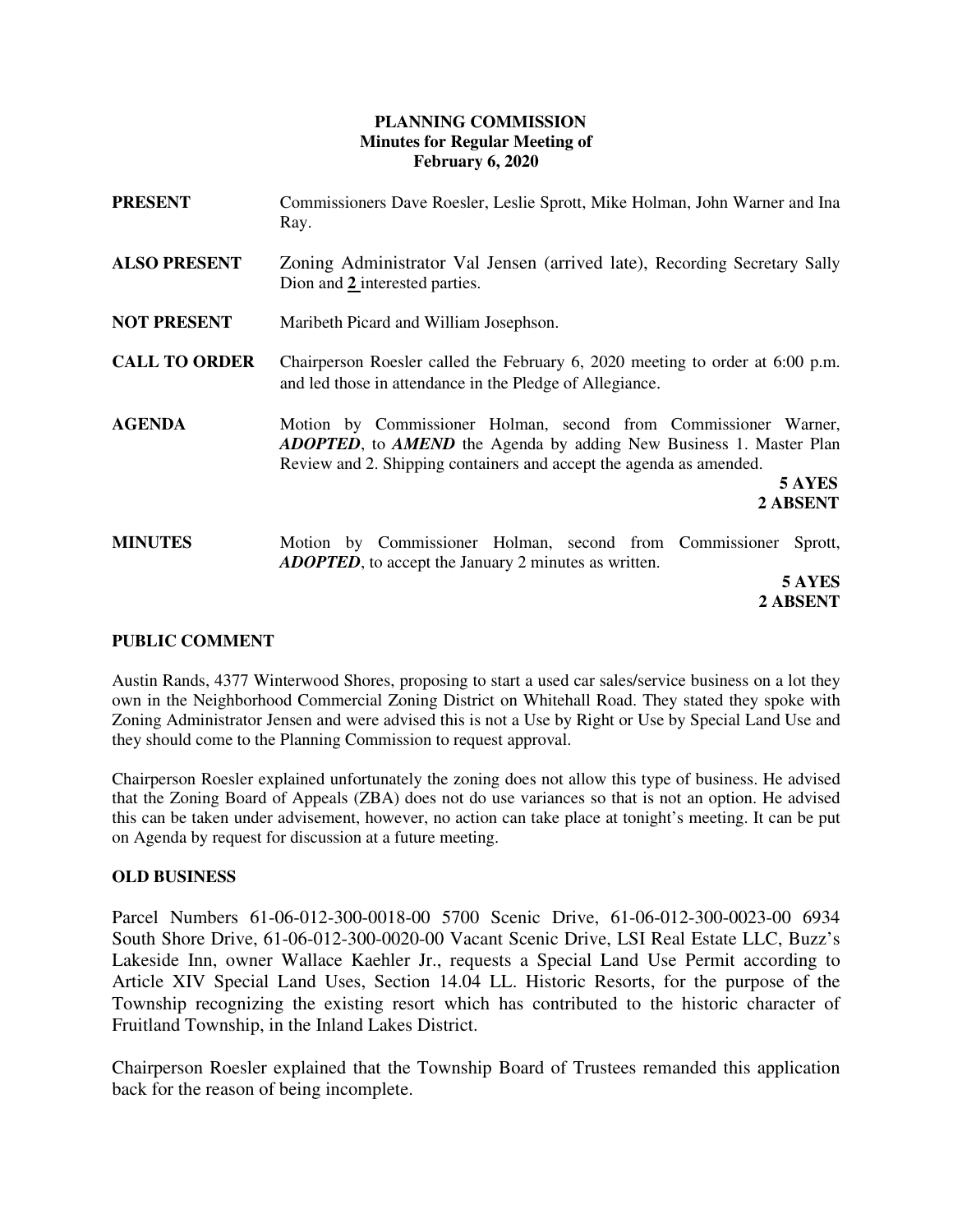#### FRUITLAND TOWNSHIP PLANNING COMMISSION February 6, 2020 REGULAR MEETING MINUTES

Township Board liaison Commissioner Holman stated a complete application would be everything required according to Article XV Site Plan Review and Article XIV Special Land Uses Zoning Ordinances.

Chairperson Roesler states this needs to be a package plan and must show both existing and proposed, with all approvals required in the above Articles. There are some things that can be done at Lakeside Inn with permits from the County, ie: septic, however, no buildings can be moved or added onto without approval from the Township.

It is up to the applicant on what they want to do. They can fix problems and remain in a non-conforming status or submit a completed application. If a complete application is submitted another Public Hearing will be held.

> Motion by Commissioner Warner, second from Commissioner Holman, *ADOPTED*, to suspend Roberts Rules of Order to allow open floor comment.

> **5AYES 2 ABSENT**

The question was asked if Lakeside Inn can still be sold.

Chairperson Roesler answers, yes it can, the new owner either stays non-conforming or comes in and submits completed application.

> Motion by Commissioner Warner, second from Commission Holman, *ADOPTED*, to unsuspend Roberts Rules of Order to close open floor comments.

> **5AYES 2 ABSENT**

# **NEW BUSINESS**

# **1. MASTER PLAN UPDATE/REVIEW**

Chairperson Roesler shared a document with Commissioners he received at a Master Plan (MAP) training. He asked them to please review the current plan and be ready to discuss. He asked if they might want to do a survey again. Commissioner Warner states he thinks a questionnaire would be good.

Chairperson Roesler states the Master Plan normally looks twenty years into the future.

We have a year to work on the review/update. After done we may want to have a Planner review.

# **2. SHIPPING CONTAINERS**

Shipping containers are being used as storage, homes, etc. He provided information he received from Supervisor Jeske. He believes they are becoming more common; we need to research what other Townships in the State are doing, do we want them to be used for storage, homes, etc., do we want to allow on vacant lots? According to Attorney Even they can be construed as Accessory Buildings.

# **COMMISSIONER COMMENTS**

Chairperson Roesler advised he will continue to serve for the next three years, however, Commissioner Sprott is done in March and we will be sad to see her go.